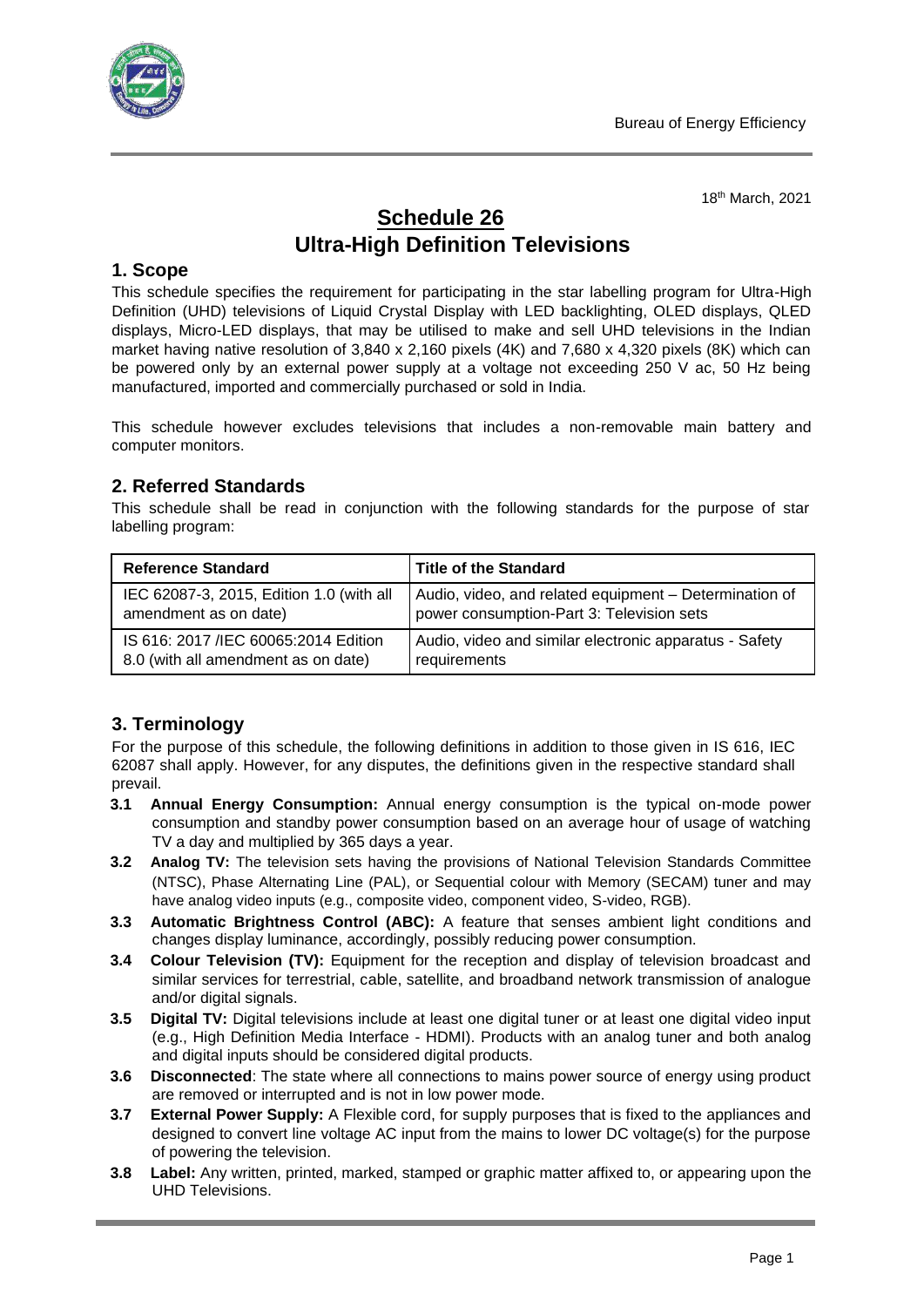

- **3.9 Label Period:** It is the label validity period of the annual energy consumption standards provided under the star rating plan.
- **3.10 Luminance:** The photometric measure of the luminous intensity per unit area of light travelling in a given direction where luminance describes the amount of light that passes through or is emitted from a particular area, and falls within a given solid angle and is expressed in candela per square meter (cd/m2).
- **3.11 Family of models:** it is range of models of one particular brand, to which a single set of test reports is applicable and where each of the models has the same physical characteristics, annual energy consumption. energy efficiency rating and performance characteristics
- **3.12 Native Resolution:** It can be defined as the physical size of the screen measured by the number of pixels.

#### **3.13 Operational Modes:**

- 3.13.1 **On Mode:** The television set is connected to an external power source and provides picture and, if possible, sound.
- 3.13.2 **Off Mode:** The television set is connected to an external power source and does not produce picture or sound and does not provide any other function that depends on an external power source. The television set cannot be switched into any other mode with the remote-control unit, or an external or internal signal. Note that some power may be consumed if an EMC filter or other components exist on the source side of the power switch
- 3.13.3 **Standby Passive Mode:** The television set is connected to an external power source and does not provide picture or sound. The television set can be switched into another mode with the remote-control unit or an internal signal, but not with an external signal.
- 3.13.4 **Standby Active, High Mode:** The television set is connected to an external power source and does not provide picture or sound. The television set can be switched into another mode with the remote-control unit, an internal signal, or an external signal. Additionally, the television set is exchanging/ receiving data with/from an external source.
- 3.13.5 **Standby Active, Low Mode:** The television set is connected to an external power source and does not provide picture or sound. The television set can be switched into another mode with the remote-control unit or an internal signal and can additionally be switched into another mode with an external signal.

**NOTE:** When in Standby-active, low mode, a television may be able to be switched into the On mode, the Off mode, the Standby passive, or the Standby-active, high mode.

- **3.14 Permittee:** Means an individual and/or an organization to whom permission has been granted to affix label.
- **3.15 Star rating or star level**: The number of stars displayed on the energy label. The available stars are between a minimum of one and a maximum of five shown in one-star interval. The star rating is calculated from the Star Rating Band. The star level of the colour televisions shall be determined on the basis of annual energy consumption (AEC) in kilo Watt hours(kWh) per annum, which shall be obtained by substituting screen size in square centimetre in equations as specified in section "Star Rating Plan" of this schedule depending on the year of manufacturing or commercial purchase or sale.
- **3.16 Trader or seller:** In relation to any labelled colour television means a person who sells or distributes any such colour television and includes the shopkeeper, trader, manufacturer and permittee who has been given permission to affix label on such colour television.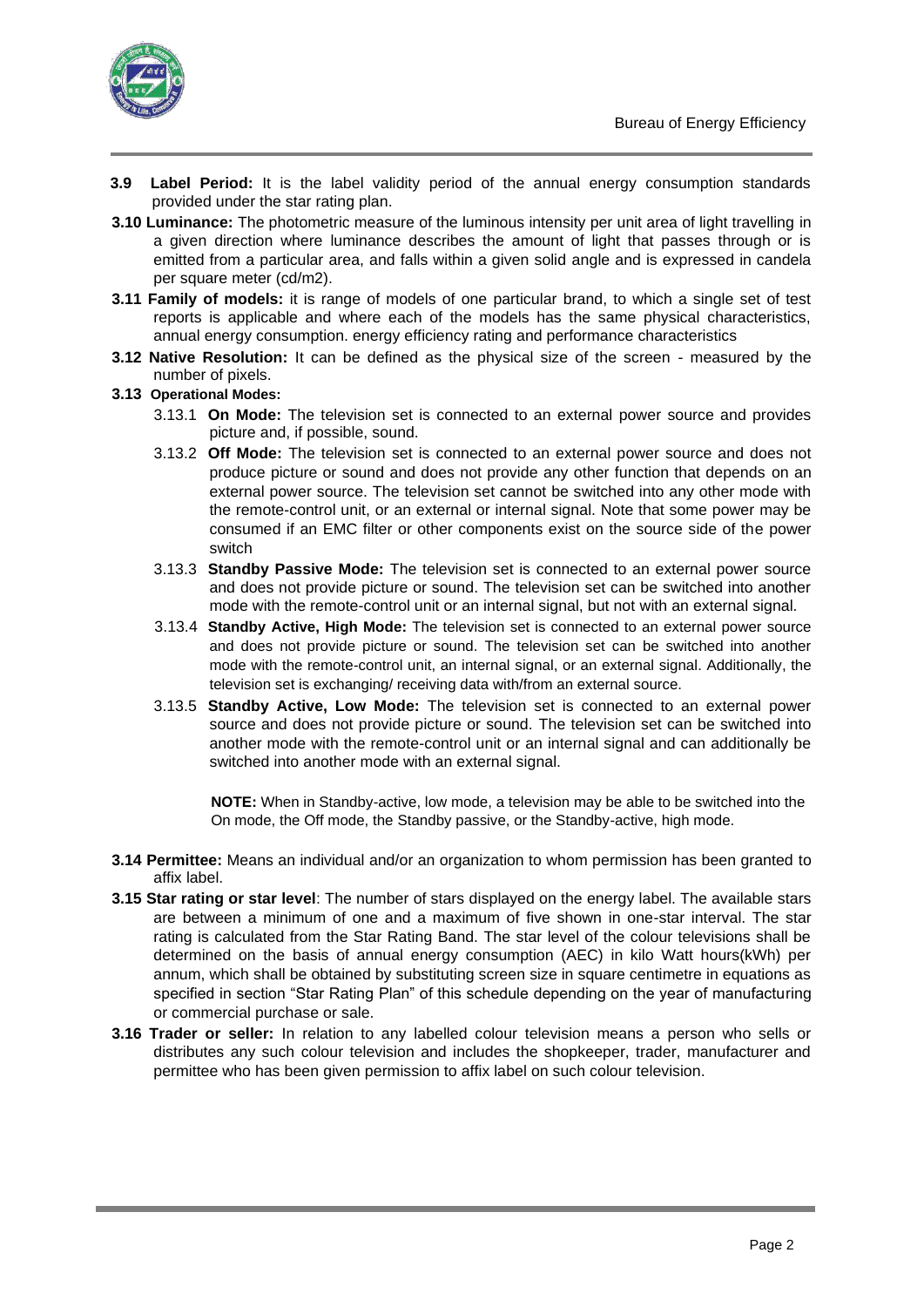

# **4. Schedule of Tests**

All the tests such shall be conducted as per the latest versions of the following testing parameters:

| <b>On Mode Power Consumption</b>                         | The test shall be carried out as per |
|----------------------------------------------------------|--------------------------------------|
| <b>Standby Mode Power Consumption (Measurement of</b>    | IEC 62087-3                          |
| power consumption in the Off mode, Standby Passive mode, |                                      |
| Standby Active Low mode, Standby Active High mode)       |                                      |
| <b>Peak Luminance Ratio</b>                              |                                      |
| <b>Safety Requirements</b>                               | The test shall be carried out as per |
|                                                          | IS 616                               |

# **5. Test Parameters**

- **5.1 Prequalification Criteria:** The product should meet the following requirements as specified in clause 4 of this schedule to participate in BEE labelling program.
	- a) Peak illuminance ratio
	- b) Off mode power consumption
	- c) Power factor
	- d) Partial ON mode power consumption
		- i. Standby passive
		- $\ddot{H}$ . Standby active, low mode (for product having Wi-Fi capabilities)
	- e) Safety requirements

NOTE: In the case of safety requirements, the product should be certified under BIS compulsory Registration Scheme effective from 01 October 2020 supported by valid document regarding conformity of the product as per IS 616 under CRS scheme.

**5.2 Annual Energy Consumption:** The Annual Energy Consumption is a function of the On Mode the Standby Mode, and Off Mode power consumption and will be determined using the following formula:

# **AEC = (P<sup>a</sup> x 6 + P<sup>s</sup> x 12) x 0.365 kWh/ annum**

Where:

P<sup>a</sup> is the On-Mode Power Consumption in watts on daily use of 6 hours

P<sup>s</sup> is the Standby Mode Power Consumption (Off mode, Standby Passive mode, Standby Active Low mode in watts on daily use of 12 hours

Annual energy consumption shall be calculated using the typical on-mode, off mode and standby power consumption based on an average hour of watching TV a day and multiplied by 365 days a year without taking into consideration the screen size. The calculation of AEC based on screen size is given in 8 of this schedule.

Measurements of power of 0.5 Watt or greater shall be made with a relative uncertainty of less than or equal to 2%. at the 95% confidence level and the measurements of power of less than 0.5 Watt shall be made with an uncertainty of less than or equal to 0.01 W at the 95% confidence level.

# **5.3 Test Conditions:**

a. Supply Voltage: The requirements given in clause 5.1.1.5 and 5.1.1.6 of IEC 62087-1 shall be followed. The test voltage shall be the declared voltage  $\pm 1$  % and the test frequency shall be the rated frequency ±1 %.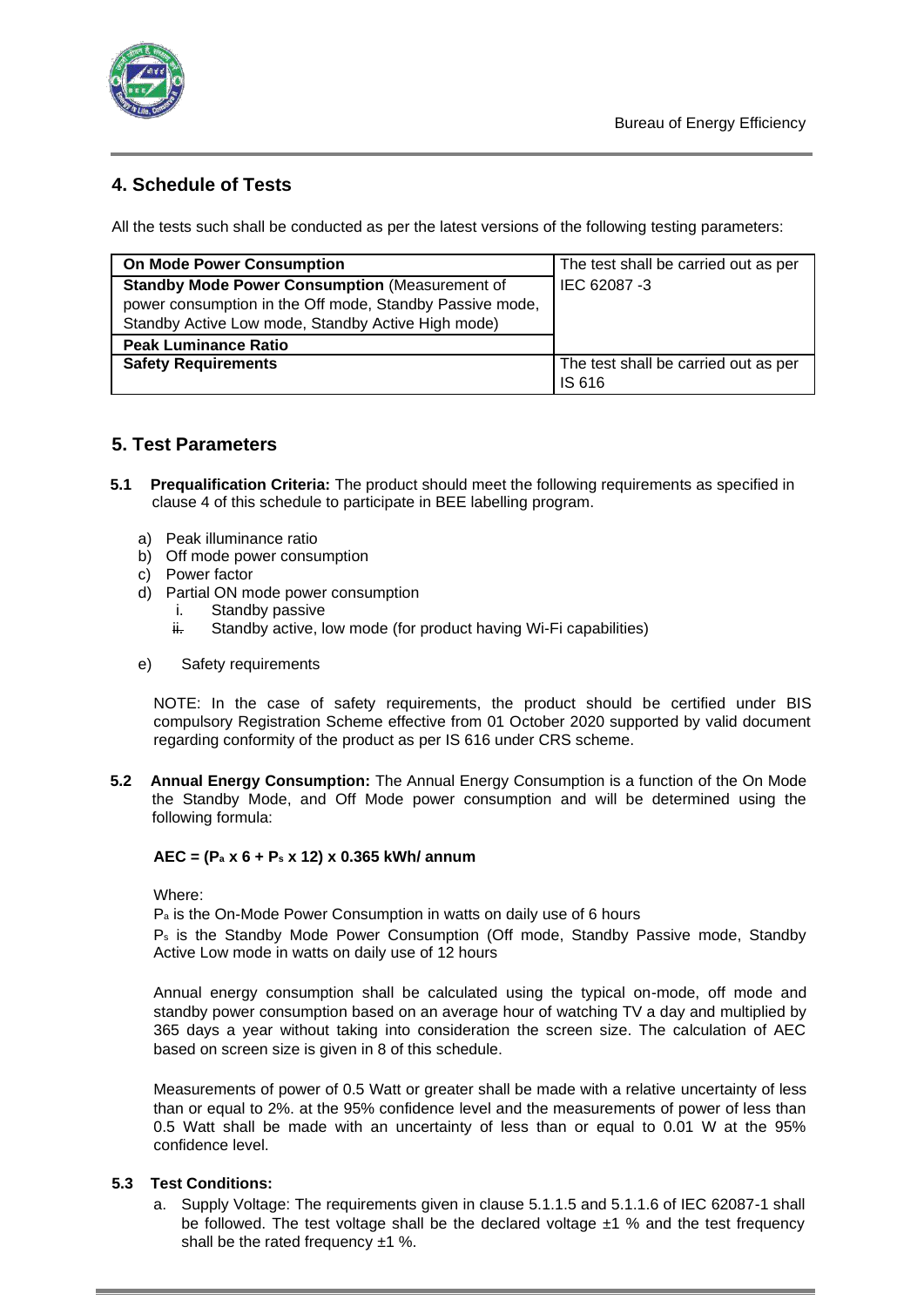

The fluctuation of the voltage supplied shall not exceed  $\pm 2$  %. The frequency fluctuation and the harmonic components of the supplied power shall not exceed  $\pm 2$  % and 5 % respectively

b. Total Harmonic Distortion: The requirements given in clause 5.1.1.6 of IEC 62087-1 shall apply.

The total harmonic content of the source voltage when supplying the unit under test in the specified mode shall not exceed 2 % (up to and including the 13th harmonic); harmonic content is defined as the root-mean-square (r.m.s.) summation of the individual components using the fundamental as 100%.

c. Ambient Temperature: The requirements given in 5.1.2 of IEC 62087-1 shall apply.

The ambient temperature of the test room shall be 23 °C  $\pm$  5 °C, unless otherwise specified in this series of standards. The ambient temperature shall be reported.

- d. Luminance measuring Device: When directed to measure display luminance a luminance measuring device (LMD), which may be of either the contact or non-contact type, shall be used. The LMD shall have an acceptance (or measuring) angle in the range of  $1^{\circ}$  to  $3^{\circ}$ , inclusive. For contact LMDs, the measuring area shall have a diameter of 25 mm or more. The LMD shall have an accuracy of  $\pm 2$  %  $\pm 2$  digits of the digitally displayed value or better.
- e. Illuminance measuring instrument: When directed to illuminate one or more ABC sensors, an illuminance measuring instrument shall be used to adjust the light level to the specified value. The illuminance measuring instrument shall have an accuracy of  $\pm 2$  %  $\pm 2$  digits or better.
- f. Ambient light conditions: For determining On mode power consumption for television sets with ABC enabled, ≤1 lx shall be confirmed at the surface of the ABC sensor assembly with the light sources (clause 5.6.4, 5.6.5 of IEC 62087-3:2015) off and the UUT in the Off or Disconnected mode.

For determining the peak luminance ratio with a non-contact LMD, ≤5 lx shall be confirmed at the nominal centre of the display area of the UUT in Off or Disconnected mode. This requirement applies whether or not a light source (5.6.5) is applied to disable the ABC feature.

A dark room and/or shroud may be necessary in order to achieve the required ambient light conditions.

#### **5.4 Power consumption:**

- a. Shall be measured as per the reference test standards and expressed in 'Watts'.
- b. The values of power consumption will be represented as Pa (in Watts) for on mode' and Ps (in Watts) for 'Standby Passive mode and Standby Active Low Mode.
- c. Annual energy consumption calculated based on Pa and Ps, shall not be more than 5%. of the rated value.
- d. For the 'on mode' power consumption measurement shall be made in the default picture mode (home viewing mode), however, if this mode is unavailable, energy consumption shall be measured for brightest selectable pre-set picture mode.
- e. 'On mode' power consumption shall be measured only after disabling Automated Brightness Control (ABC) function for televisions with ABC sensors.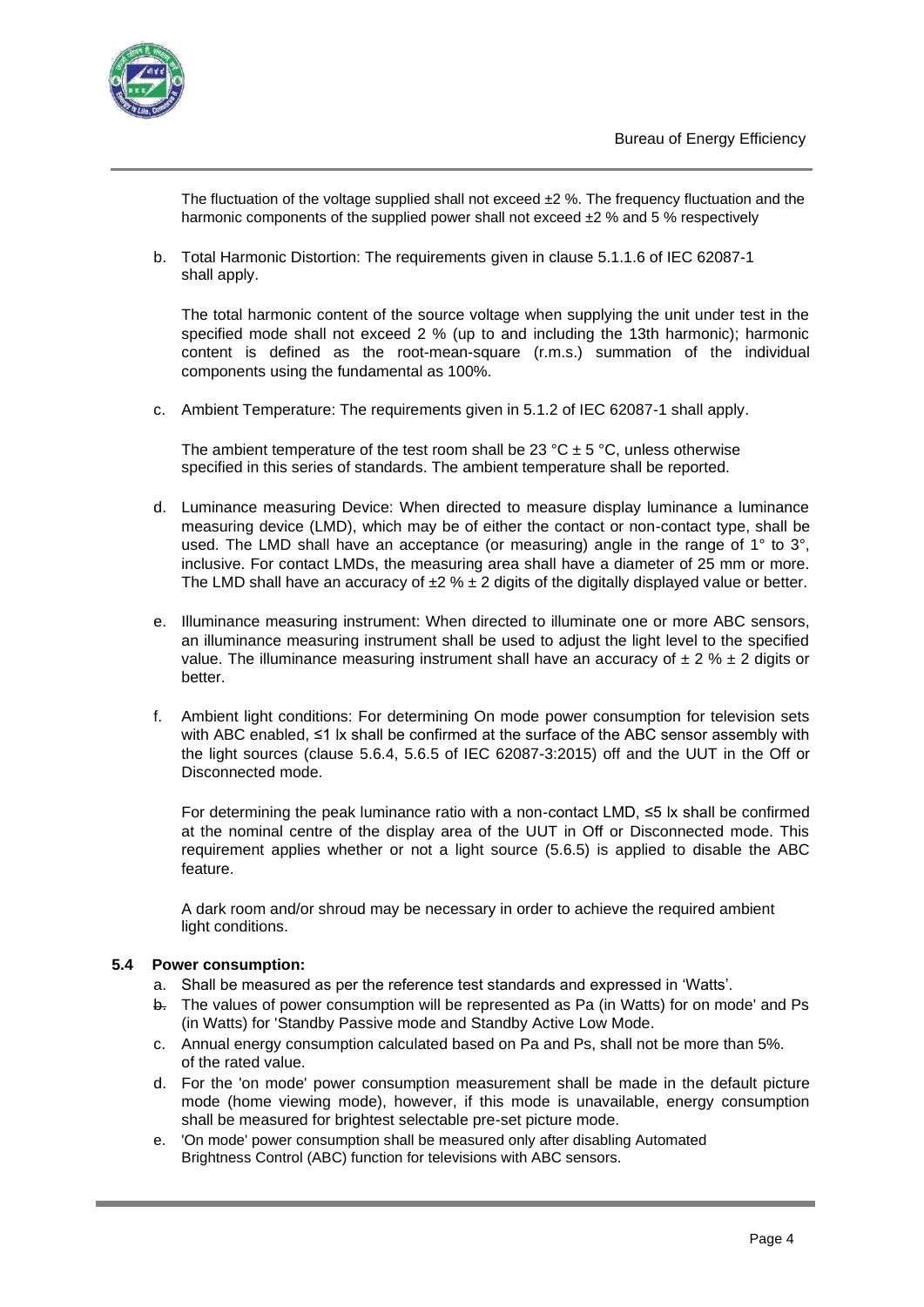

# **6. Test Report**

Test reports from manufacturers' own test laboratories, or independent third party test laboratories duly accredited by an accrediting agencies such as NABL in India or any other accreditation bodies who are signatory to MRA with APAC and/or ILAC in India as well as overseas/other countries. The results of test shall be reported in the prescribed format as given in Annexure A of this schedule.

# **7. Tolerance Limit**

There shall be no negative tolerance for the star rating levels and all tested equipment shall meet the minimum threshold for each star rating level; and the scope for manufacturing tolerance and other variations shall be accounted by the manufacturer when determining the star rating, keeping in view the following points for rounding; namely:

- a. The values of annual energy consumption (kWh/annum), shall be rounded off and recorded to two decimal places.
- b. The values of power consumption (W) shall be rounded and recorded to three decimal places.
- c. The values of screen size (centimetre) shall be rounded and recorded to two significant figures.
- d. All the values shall be rounded off to respective decimal places, as per IS 2:1960 or any editions that may supersede this standard.

# **8. Star Rating plan**

The star rating plan shall be based on Annual Energy Consumption (AEC) measured as per the procedure given in section 5.2 of this schedule and the corresponding screen area of as particular model. The AEC corresponding to the screen area shall be calculated using the following equation:

$$
AEC = (X \times A) + Y
$$

# Where:

AEC (in kWh/year) = Annual Energy consumption

A (in square centimetres) = the effective/viewable screen area calculated by multiplying the display/ screen width by the display/ screen height

 $X$  (in kWh/year/sq.cm) = On Mode power consumption in watts x hours of operation in 'On Mode' x 365/1000

Y (in kWh/year) = Standby Mode power consumption in watts x hours of operation in 'Standby Passive Mode' x 365/1000 + Standby Mode power consumption in watts x hours of operation in 'Standby active, low Mode' x 365/1000.

 Note: Standby active low mode is applicable if the UHD TV has the Wi-Fi capabilities. Similarly, standby active, high mode is applicable if additional network is available.

#### . **8.1 The Annual Energy Consumption (AEC) thresholds for UHD 4K Televisions are specified in Table 1.**

| Table 1<br>Star Rating Band - UHD 4K Televisions - Voluntary Phase |                                                  |                                                             |                    |
|--------------------------------------------------------------------|--------------------------------------------------|-------------------------------------------------------------|--------------------|
|                                                                    | (Valid from 01 January 2021 to 31 December 2021) |                                                             |                    |
| 1 Star                                                             | $0.0271*A + 6.226$                               | <aec≤< td=""><td><math>0.0325*A + 6.226</math></td></aec≤<> | $0.0325*A + 6.226$ |
| 2 Star                                                             | $0.0217*A + 6.226$                               | <aec≤< td=""><td><math>0.0271*A + 6.226</math></td></aec≤<> | $0.0271*A + 6.226$ |
| 3 Star                                                             | $0.0174*A + 6.226$                               | <aec≤< td=""><td><math>0.0217*A + 6.226</math></td></aec≤<> | $0.0217*A + 6.226$ |
| 4 Star                                                             | $0.0139*A + 6.226$                               | <aec≤< td=""><td><math>0.0174*A + 6.226</math></td></aec≤<> | $0.0174*A + 6.226$ |
| 5 Star                                                             |                                                  | $AEC \leq$                                                  | $0.0139*A + 6.226$ |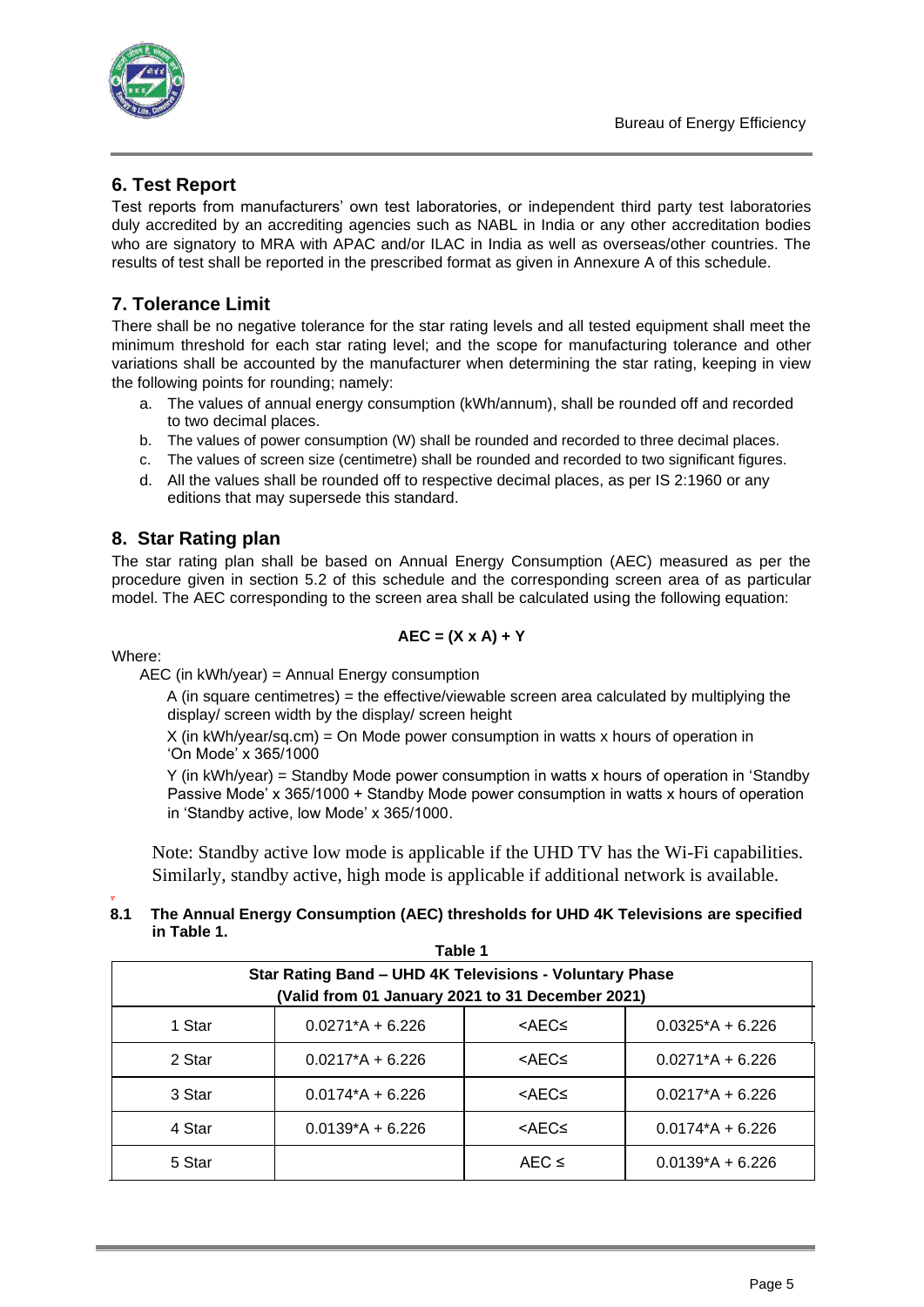

| in Table 2. |                                                         |                                                             |                    |
|-------------|---------------------------------------------------------|-------------------------------------------------------------|--------------------|
|             |                                                         | Table 2                                                     |                    |
|             | Star Rating Band - UHD 8K Televisions - Voluntary Phase |                                                             |                    |
|             | (Valid from 01 January 2021 to 31 December 2021)        |                                                             |                    |
| 1 Star      | $0.051*A + 122.16$                                      | <aec≤< td=""><td><math>0.061*A + 122.16</math></td></aec≤<> | $0.061*A + 122.16$ |
| 2 Star      | $0.040*A + 122.16$                                      | <aec≤< td=""><td><math>0.051*A + 122.16</math></td></aec≤<> | $0.051*A + 122.16$ |
| 3 Star      | $0.032*A + 122.16$                                      | <aec≤< td=""><td><math>0.040*A + 122.16</math></td></aec≤<> | $0.040*A + 122.16$ |
| 4 Star      | $0.026*A + 122.16$                                      | <aec≤< td=""><td><math>0.032*A + 122.16</math></td></aec≤<> | $0.032*A + 122.16$ |
| 5 Star      |                                                         | $AEC \leq$                                                  | $0.026*A + 122.16$ |

# **8.2 The Annual Energy Consumption (AEC) thresholds for UHD 8K Televisions are specified**

## **8.3 Standby Power Consumption:**

8.3.1 The Standby Power Consumption for all televisions will be sum of the Off-mode power consumption, the Standby passive mode power consumption and the Standby active low mode power consumption.

 Note: Standby active low mode is applicable if the UHD TV has the Wi-Fi capabilities. Similarly, standby active, high mode is applicable if additional network is available.

- 8.3.2 Standby Power Consumption will be measured as per IEC 62087-3, Household electrical appliances – Measurement of standby power as specified under point 2 ("Normative References") of IEC 62087-3.
- 8.3.3 **Standby Power Consumption for all televisions must be ≤ 0.4 watts.**
- **8.4** The star level plan shall be reviewed after every two years.
- **8.5** Measurements of power of 0.5 W or greater shall be made with an uncertainty of less than or equal to 2% at the 95% confidence level. Measurements of power of less than 0,5 W shall be made with an uncertainty of less than or equal to 0.01 W at the 95% confidence level. The power measuring instrument shall have a resolution of:
	- a. 0.01 W or better for power measurements of 10 W or less;
	- b. 0.1 W or better for power measurements of greater than 10 W up to 100 W;
	- c. 1 W or better for power measurements of greater than 100 W.

For equipment connected to more than one phase, the power measuring instrument shall be equipped to measure the total power of all phases connected.

NOTE For more information about the determination of uncertainty of measurement, refer to IEC 62301:2011, Annex D.

# **9. Fees**

**9.1** For the purpose of registration with BEE, every brand would be required to deposit a refundable label security fee of INR 1,00,000/- (Rupees One Lakh Only), payable by only electronic mode in favour of the Bureau of Energy Efficiency, New Delhi. In case of small-scale industry, the label security fee shall be INR 25,000/- (Rupees Twenty-five thousand only).

**9.2** Application fee payable for a new model registration shall be INR 2000/- (Rupees Two thousand only),

payable by only electronic mode in favour of the Bureau of Energy Efficiency, New Delhi.

- **9.3** Application fee payable on application for renewal of authority to affix labels is INR 1000/- (Rupees One Thousand only) as per BEE norms.
- **9.4** Labelling fee for affixation of label on each piece of colour television is INR 30/- (Rupees thirty only).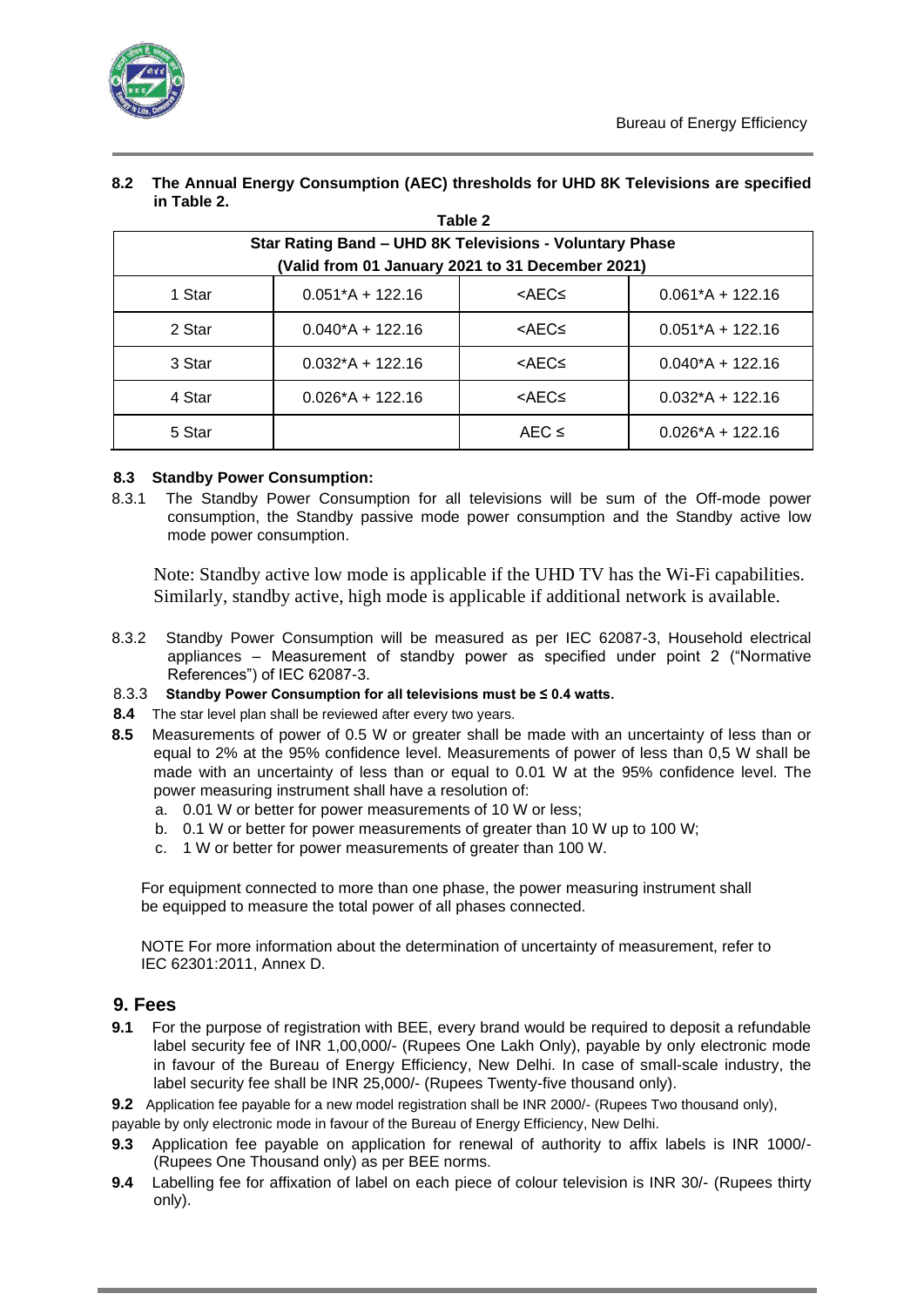

# **10. Label Design and Manner of Display**

- **10.1 Label contents:** On every UHD television, the following particulars shall be displayed on its label, namely:
	- a. Logo of the Bureau of Energy Efficiency
	- b. Name of manufacturer or importer and brand
	- c. Screen size measured diagonally across the screen in centimetre
	- d. Model number and year of manufacturing or import
	- e. Equipment type
	- f. Annual energy consumption in kWh per year
	- g. Star level
	- h. Label period; and
	- i. Unique series code.

#### **10.2 Material and Placement of label:**

The label shall be self –adhesive or non-sticky and shall be designed as specified in this Schedule. All UHD television must display the label at the point of sale. The label shall be,

- a) Non-sticky level pop type affixed on the front side, and
- b) Self –adhesive affixed on the back side, and
- c) Self –adhesive affixed on the packaging box.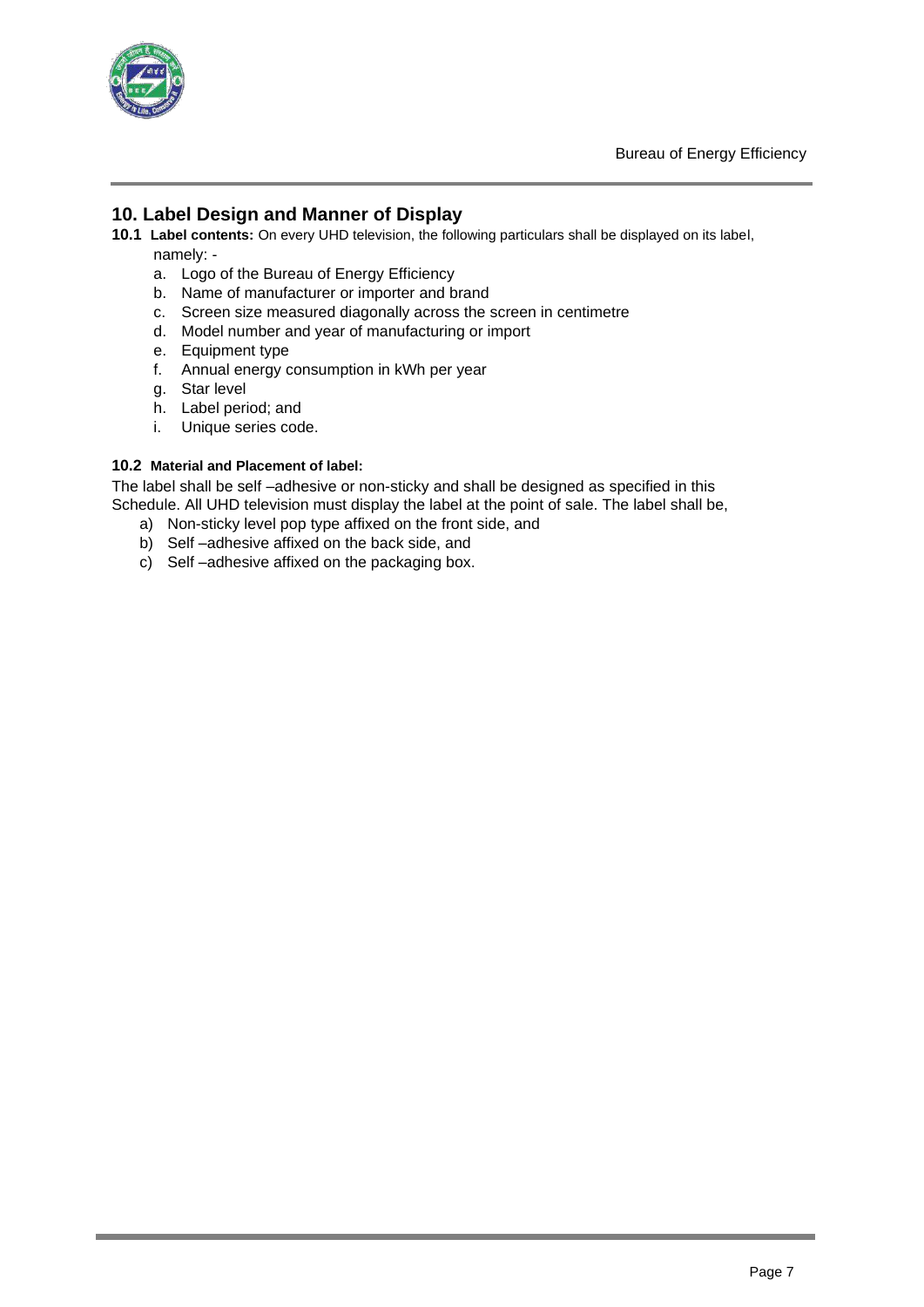

#### **10.3 Dimension and Shape**



Figure 1: Dimensions for UHD TV Star Label

#### **10.4 Colour scheme**



Figure 2: Colour scheme for UHD TV Star Label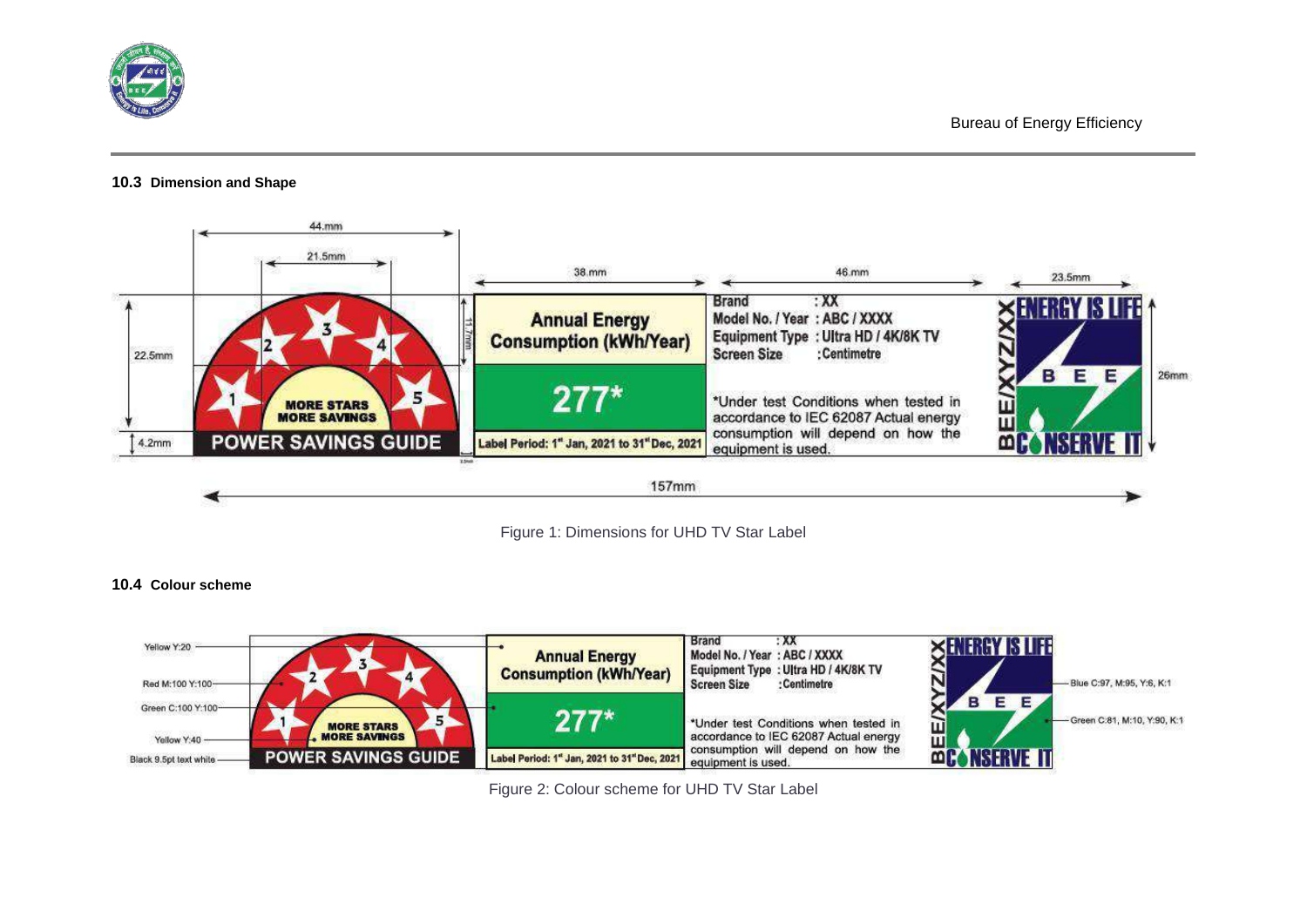

#### **10.5 Sample Label**



Figure 3: An example of a printed star label to be affixed on the UHD TV model

Note: CDR File is available on BEE Website (www.beestarlabel.com)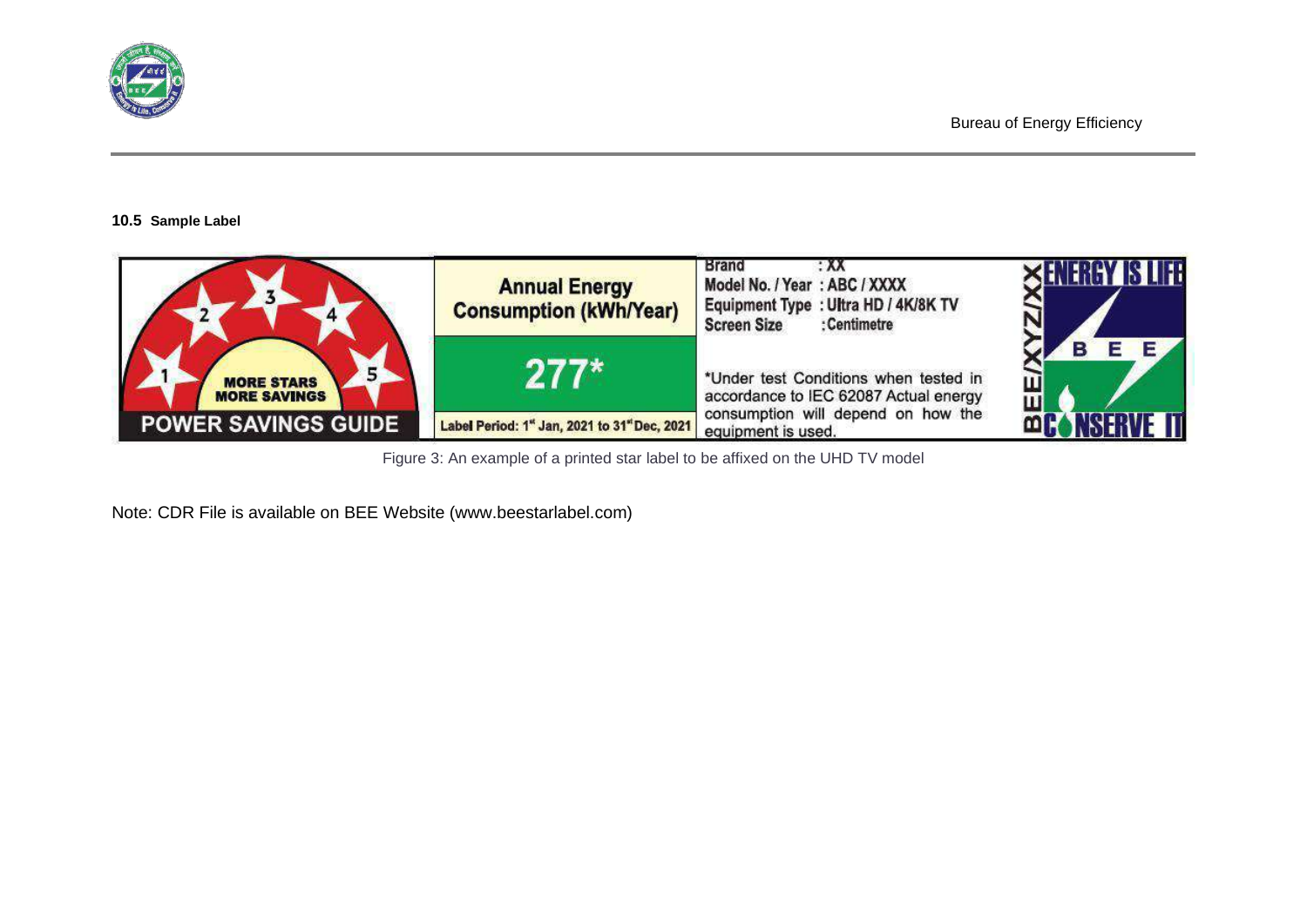

# **11. Check Testing**

The Bureau shall from time to time carry out verification process to ensure that the labelled UHD Televisions conform to the star level and other related information displayed on its label and that it complies with the other terms and conditions of permission. All the tests shall be conducted by the BEE, or its authorized representative for the purpose of verification and check testing.

The check testing of the product shall be carried out as described in the Guidelines for Permittee of BEE's S&L program wherein the overall procedure shall be the same as followed for Colour Televisions.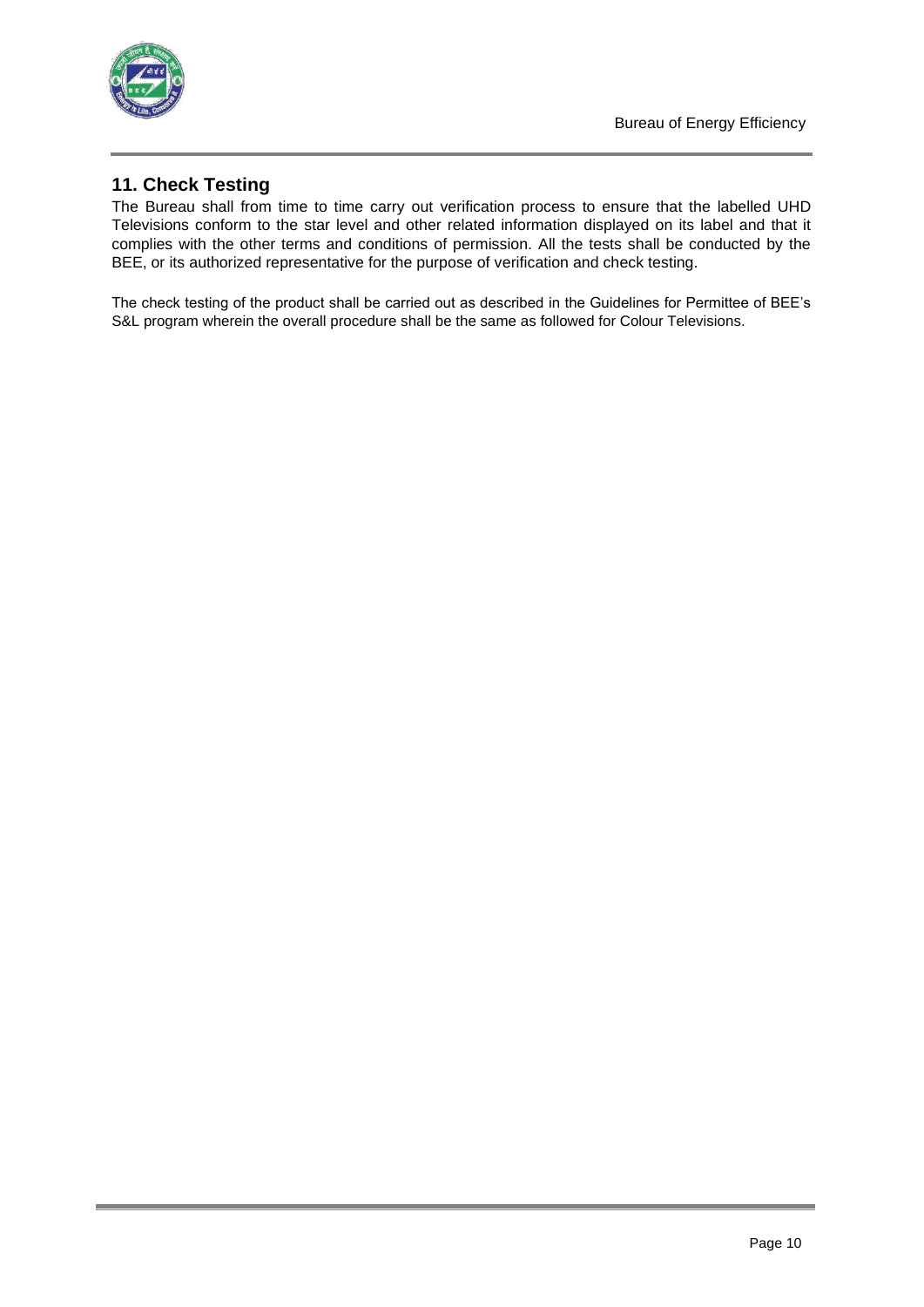

# **Annexure A Test Report Form**

**Test Report No: Date of Test Report: Date of Testing: Date of Receipt of Test Samples:**

### **1. UHD TV Product Details.**

- a. Brand:
- b. Type:
- c. Model name: (if applicable)
- d. Model number:
- e. Rated input voltage or voltage range:
- f. Rated Screen Size:
- g. Rated Screen Area:
- h. Rated Energy Consumption:

## **2. UHD TV Configuration**

| S. No. | Test                     | <b>Measured Value</b><br>/Remarks |
|--------|--------------------------|-----------------------------------|
|        | Input Terminal           |                                   |
| ົ      | Contrast/Brightness      |                                   |
| -3     | Power saving functions   |                                   |
|        | Sound Level              |                                   |
| 5      | Period (Dynamic signal)  |                                   |
| 6      | Calculated Area (sq. cm) |                                   |

### **3. Test Set Up**

General condition requirements for Power Source

| S. No. | est                                    | <b>Measured Value</b><br>/Remarks |
|--------|----------------------------------------|-----------------------------------|
|        | Main battery connection                |                                   |
| າ      | External power supplies                |                                   |
|        | Mains power                            |                                   |
|        | Power from other than the mains        |                                   |
| 5      | Power source, On mode                  |                                   |
| 6      | Power source, Partial On and Off modes |                                   |

#### Initial activities

| S. No. | <b>Test</b>                         | <b>Measured Value</b> |
|--------|-------------------------------------|-----------------------|
|        |                                     | /Remarks              |
|        | Cool down                           |                       |
|        | Main batteries                      |                       |
| 3      | Plug-in module                      |                       |
| 4      | Installation                        |                       |
| 5      | Application of input signals        |                       |
| 6      | Luminance measuring device setup    |                       |
|        | Light source setup                  |                       |
| 8      | Power on                            |                       |
| 9      | TV settings: Default settings       |                       |
| 10     | TV settings: Input source selection |                       |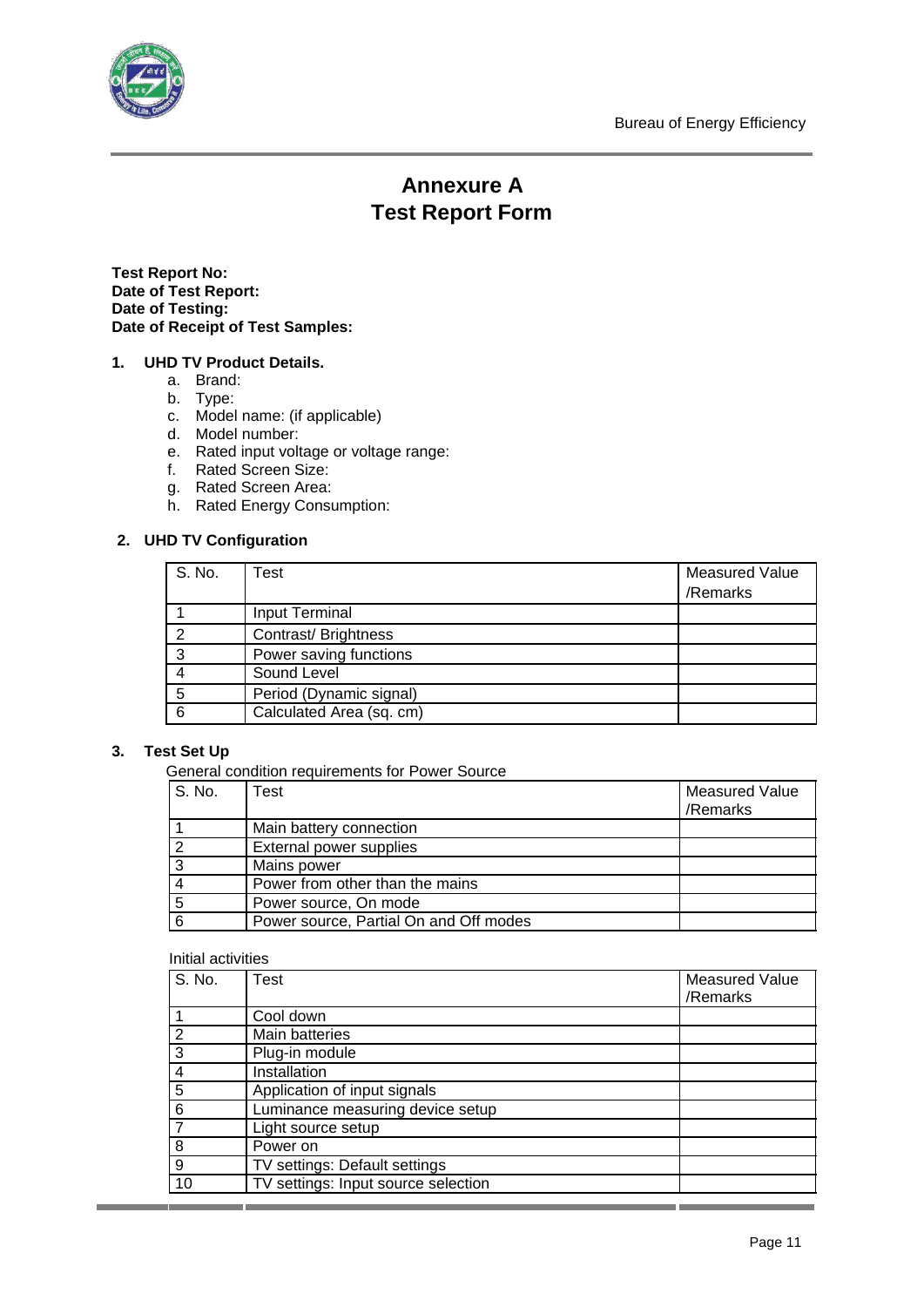

| 11              | TV settings: Satellite feature                        |  |
|-----------------|-------------------------------------------------------|--|
| $\overline{12}$ | TV settings: Additional functions                     |  |
| 13              | TV settings: Special functions                        |  |
| 14              | TV settings: Video size, aspect ratio, and resolution |  |
| 15              | TV settings: Sound level adjustments                  |  |
| 16              | TV settings: Networking                               |  |

# **4. Measuring Equipment for Luminance testing and power measurements**

| S. No.        | Nomenclature (Description<br>of the Measuring<br>Equipment) |                    | Make | Model | Resolution/<br>Accuracy | Calibration<br>validity<br>Date |
|---------------|-------------------------------------------------------------|--------------------|------|-------|-------------------------|---------------------------------|
|               |                                                             | Power measurement  |      |       |                         |                                 |
|               | a                                                           | Wattmeter          |      |       |                         |                                 |
|               | b                                                           | Wattmeter with     |      |       |                         |                                 |
|               |                                                             | averaging function |      |       |                         |                                 |
|               | C                                                           | Watthour meter     |      |       |                         |                                 |
| $\mathcal{P}$ | luminance measuring<br>device (LMD)                         |                    |      |       |                         |                                 |
| 3             | Illuminance measuring<br>instrument                         |                    |      |       |                         |                                 |

### **5. Test Results: Measurement method used IEC 62087:2015 (to be submitted for each of 3 units tested)**

a. Luminance Testing

| S. No.        | Test                                                         | Measured<br>Value |
|---------------|--------------------------------------------------------------|-------------------|
|               | Peak luminance, default picture setting, LDEFAULT            |                   |
| $\mathcal{P}$ | Determination of power factor                                |                   |
| 3             | Determination of brightest selectable preset picture setting |                   |
| 4             | Peak luminance, brightest selectable preset picture setting, |                   |
|               | <b>LBRIGHTEST SELECTABLE</b>                                 |                   |
| 5             | Peak luminance, retail picture setting, LRETAIL              |                   |
| 6             | Peak luminance, overall brightest pre-set picture setting,   |                   |
|               | LBRIGHTEST                                                   |                   |
|               | Peak luminance ratio, LDEFAULT / LBRIGHTEST                  |                   |

b. Standby Mode Power Consumption Testing

| S. No. | Test                           | Measured<br>Value |
|--------|--------------------------------|-------------------|
|        | Off mode                       |                   |
|        | <b>Standby Passive mode</b>    |                   |
|        | <b>Standby Active Low mode</b> |                   |
|        | Total                          |                   |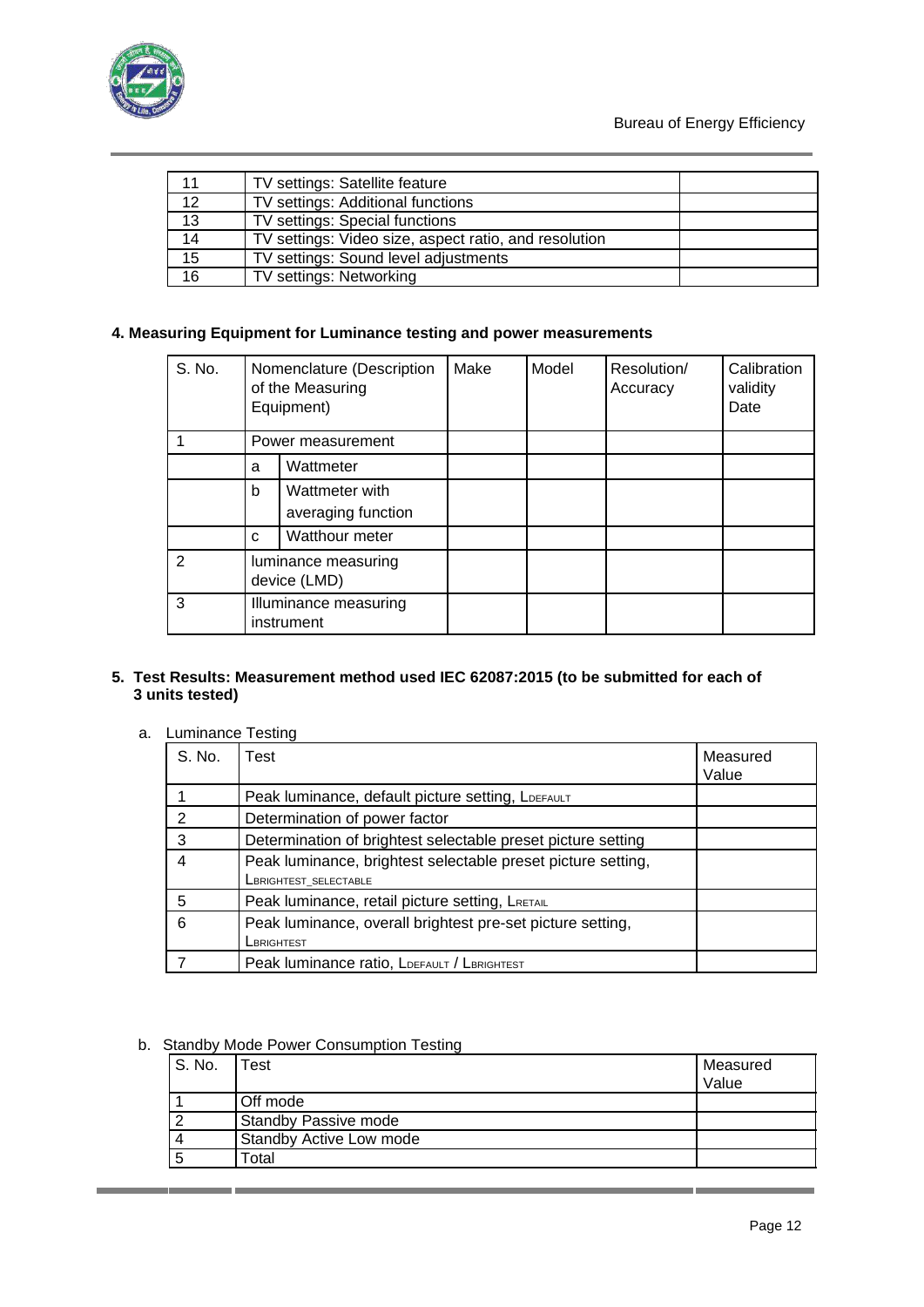

c. On-Mode Power Consumption Testing: On mode Power Measurement using Static, Dynamic, and Internet Content Video Signal

| i. Preparation |
|----------------|
|                |

| S. No.         | Test                                                                     | Measured |
|----------------|--------------------------------------------------------------------------|----------|
|                |                                                                          | Value    |
| 1              | Power Source Voltage and Frequency (IEC 62087-3 6.2.2),                  |          |
| $\overline{2}$ | Input Terminals (IEC 62087-3 6.2.3)                                      |          |
| 3              | Video Signal, On Mode Power Consumption Procedure (IEC<br>62087-3 6.2.4) |          |
| 4              | Video Signal, Peak Luminance Ratio Procedure (IEC 62087-3<br>6.2.5)      |          |
| 5              | Video Format (IEC 62087-3 6.2.6)                                         |          |
| 6              | Automatic Brightness Control Capabilities (IEC 62087-3 6.2.3)            |          |
| $\overline{7}$ | Automatic Brightness Control Levels (IEC 62087-3 6.2.7)                  |          |
| 8              | Network Connection Capabilities (IEC 62087-3 6.2.8)                      |          |
| 9              | Default Settings (IEC 62087-3 6.3.10.1)                                  |          |
| 10             | Input source selection (IEC 62087-3 6.3.10.2)                            |          |
| 11             | Satellite feature (IEC 62087-3 6.3.10.3)                                 |          |
| 12             | Additional functions (IEC 62087-3 6.3.10.4)                              |          |
| 13             | Special functions (IEC 62087-3 6.3.10.5)                                 |          |
| 14             | Video size, aspect ratio, and resolution (IEC 62087-3 6.3.10.6)          |          |
| 15             | Sound level adjustments (IEC 62087-3 6.3.10.7)                           |          |
| 16             | Networking (IEC 62087-3 6.3.10.8)                                        |          |

#### ii. Determination of power consumption, On mode

| S. No. | Test                                                                                            | Measured<br>Value |
|--------|-------------------------------------------------------------------------------------------------|-------------------|
|        | On Mode Power Measurements using static video signals<br>(IEC 62087-3 6.4.5.2)                  |                   |
|        |                                                                                                 |                   |
|        | On Mode Measurements using the dynamic broadcast-<br>content video signal (IEC 62087-3 6.4.5.3) |                   |
|        |                                                                                                 |                   |
| 3      | On Mode Measurements using the Internet-content video signal<br>(IEC 62087-3 6.4.5.4)           |                   |

## 6. Test Summary

| S. No | <sup>-</sup> est/. | Declared/Rated value |          | Observed value |          |          |          |
|-------|--------------------|----------------------|----------|----------------|----------|----------|----------|
|       |                    | Sample 1             | Sample 2 | Sample 3       | Sample 1 | Sample 2 | Sample 3 |
|       | Off mode           |                      |          |                |          |          |          |
|       | power              |                      |          |                |          |          |          |
|       | consumption        |                      |          |                |          |          |          |